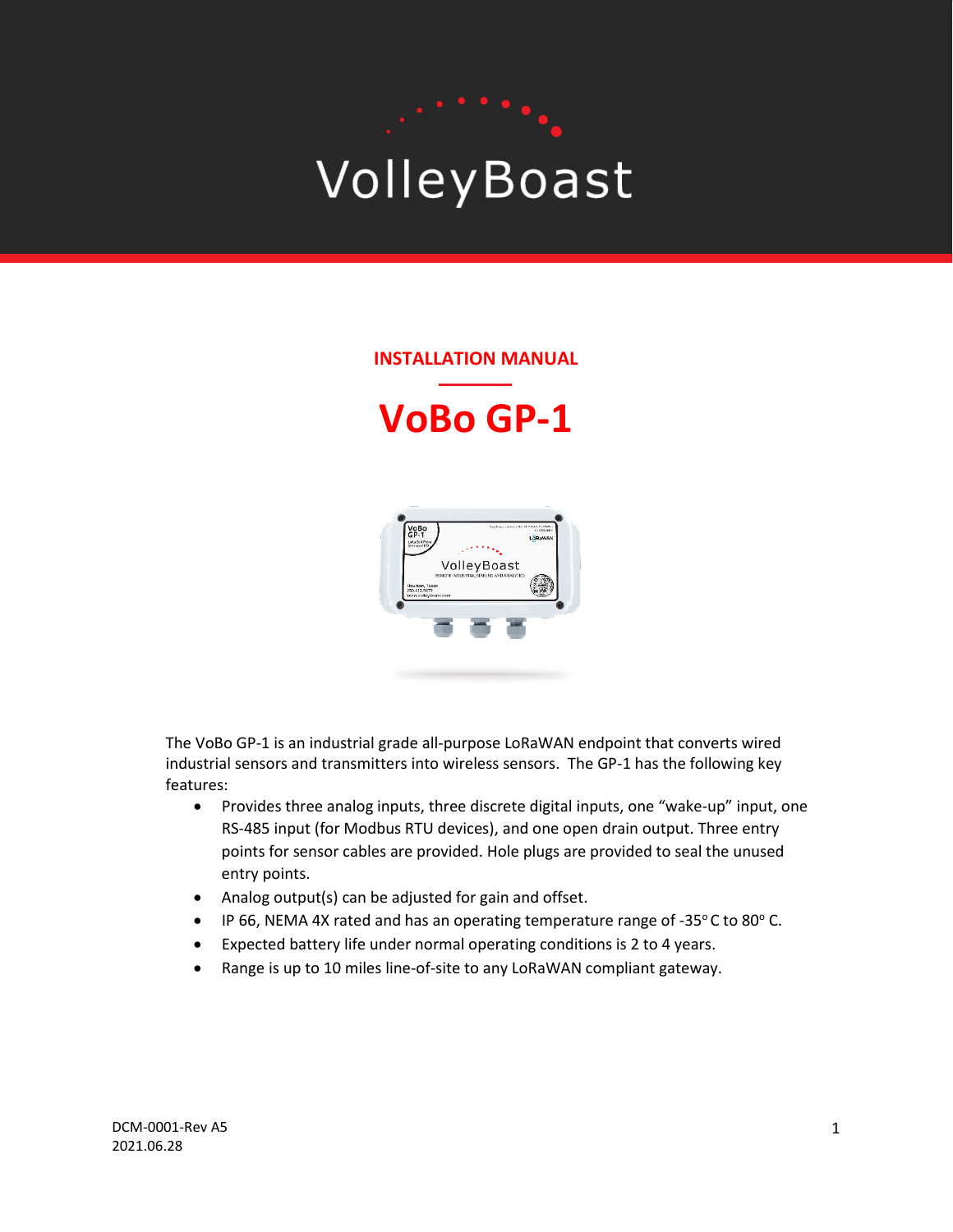## **CONTENTS**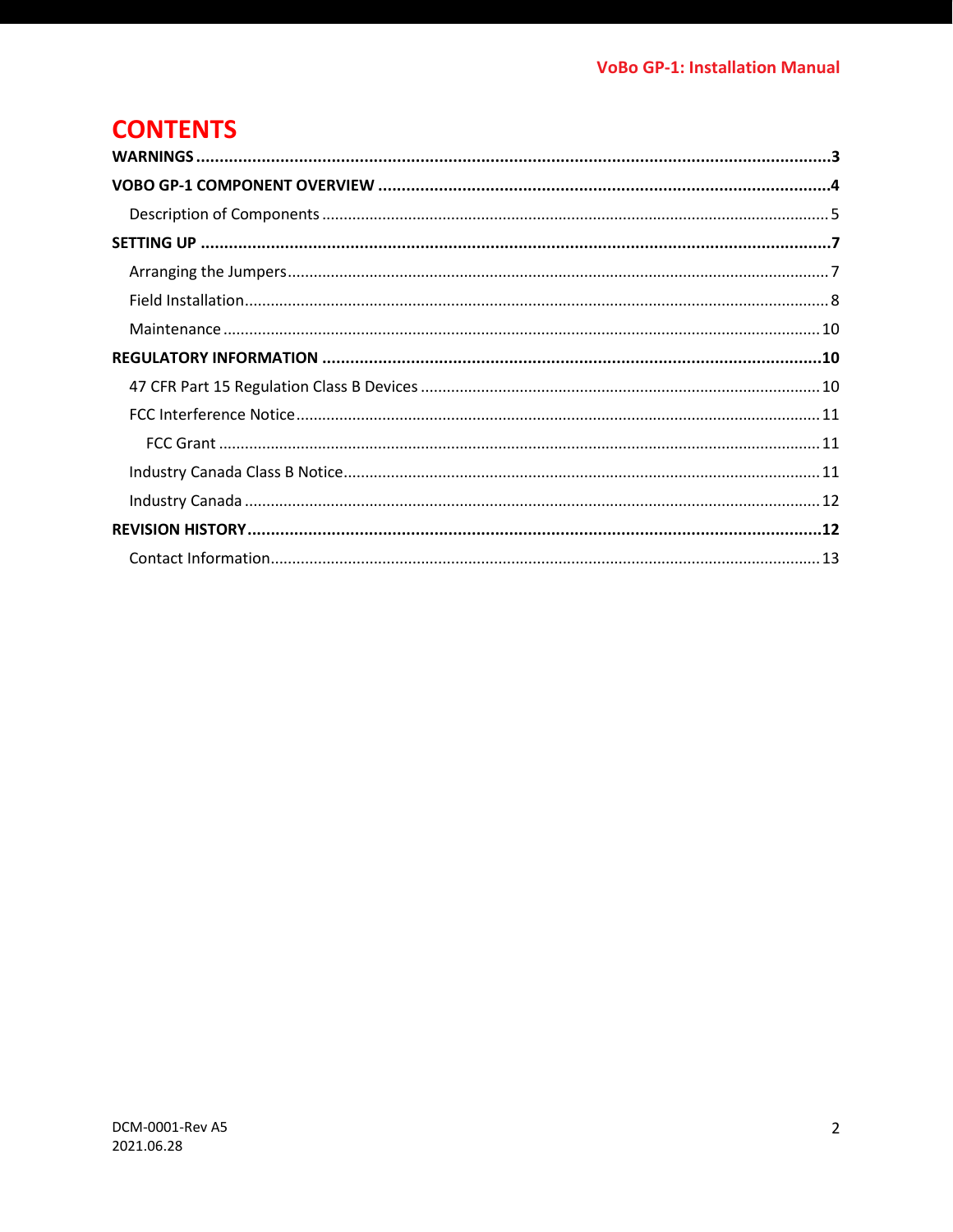## **IMPORTANT**

For installation assistance contact the VolleyBoast Operations team at: *[support@volleyboast.com](mailto:operations@volleyboast.com)* (+1) 250-412-5679

If assistance is desired, it is best to confirm an appointment ahead of the actual installation effort.

The VolleyBoast Limited Warranty can be found in the Terms and Condition of Sale [\(https://volleyboast.com/documentation/latest/termsandconditions-sale\)](https://volleyboast.com/documentation/latest/termsandconditions-sale) and covers only VolleyBoast supplied hardware and software for the duration of the warranty period as per the warranty terms and conditions.

## <span id="page-2-0"></span>**WARNINGS**

**WARNING: Before opening the enclosure, take the appropriate antistatic precautions, such as discharging your electrostatic potential by touching a known grounded object, or using an antistatic wrist strap.**

**WARNING: Do not clean the device with a dry cloth, at risk of electrostatic discharge.** 

**WARNING: To maintain the IP66 rating the enclosure cover screws must be tightened to 8.00 inlbs. Do not overtighten the screws. The entry point fittings (cord grips or conduit fittings) must be rated IP66 or better and installed in accordance with the manufacturer's instructions.**

**WARNING: Dispose of the battery properly according to local laws and regulations.**



UL-62368-1, Third Edition CSA C22.2 No. 62368-1, Third Edition Annex Y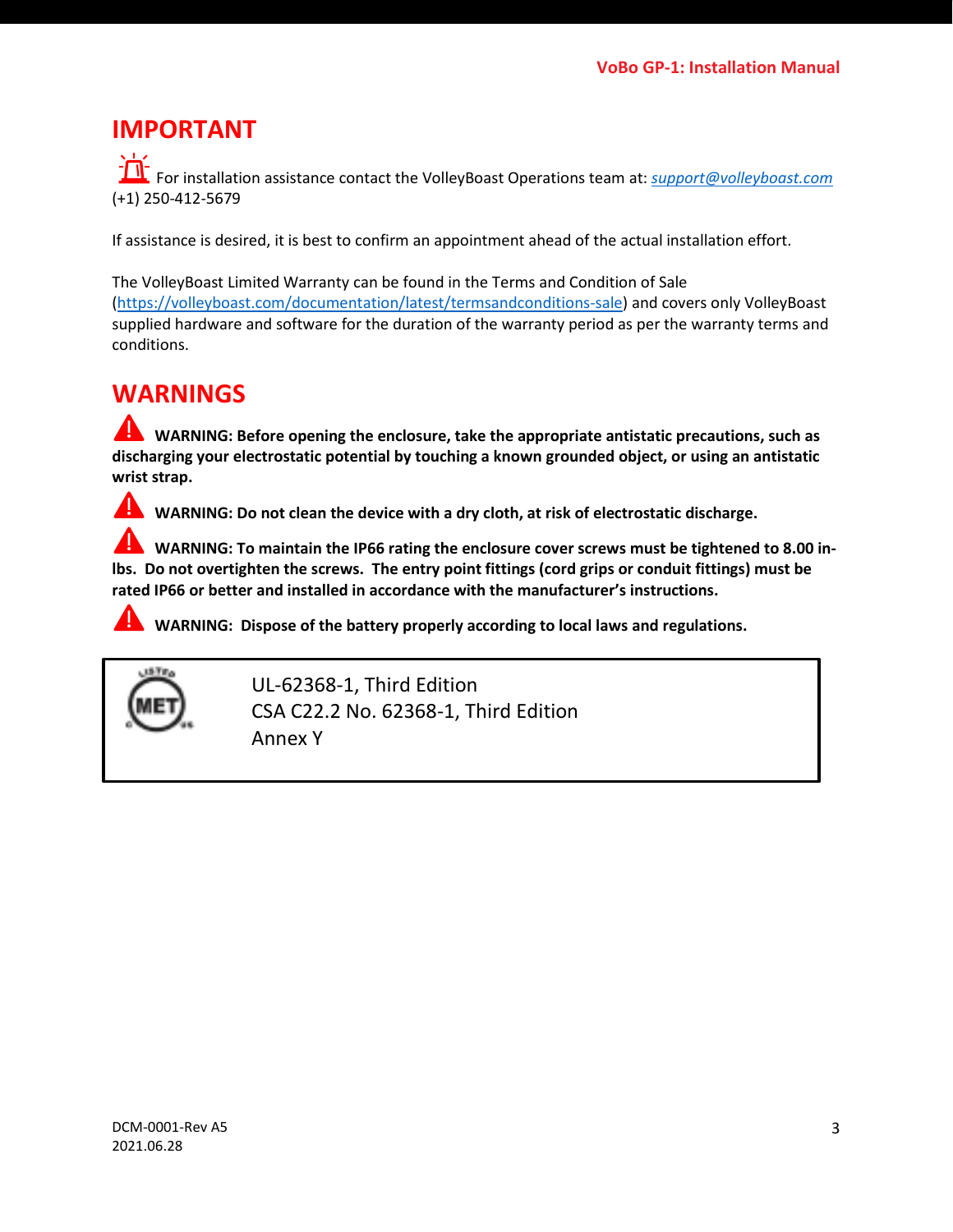## <span id="page-3-0"></span>**VOBO GP-1 COMPONENT OVERVIEW**

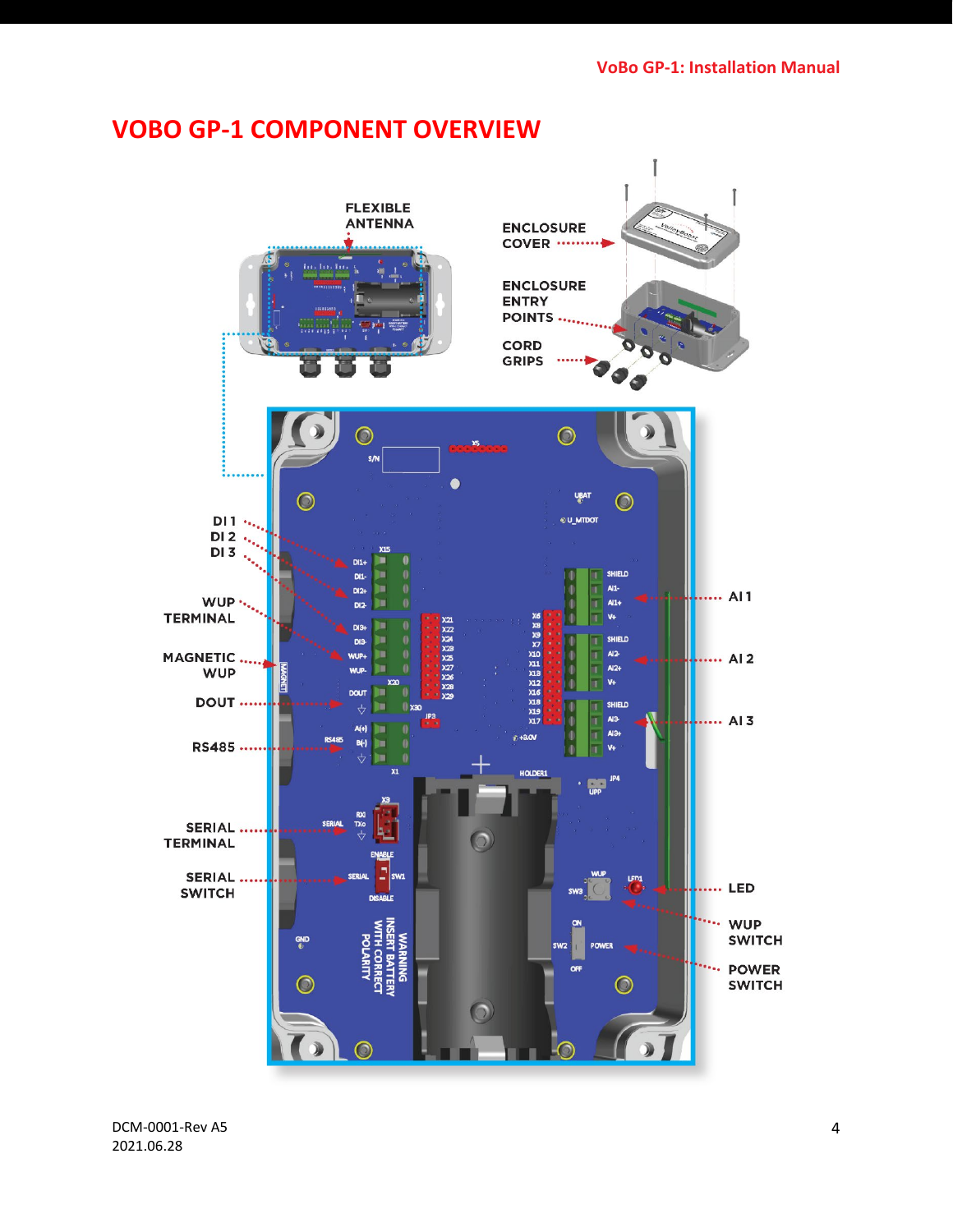## <span id="page-4-0"></span>**Description of Components**

| Cover                    | The VoBo GP-1 is rated to IP66. These standards require that the gasket be properly<br>positioned, and the cover screws tightened to 8.00 in-lbs. Do not over tighten the<br>screws.                                                                                                                                            |
|--------------------------|---------------------------------------------------------------------------------------------------------------------------------------------------------------------------------------------------------------------------------------------------------------------------------------------------------------------------------|
| <b>Entry</b>             | The VoBo comes with three (3) cord grips installed. The cord grips are designed for                                                                                                                                                                                                                                             |
| <b>Points</b>            | securing cables (or wires) 0.105 inch to 0.315 inch in diameter.                                                                                                                                                                                                                                                                |
|                          | Two (2) hole plugs are provided to seal unused entry points.                                                                                                                                                                                                                                                                    |
| <b>Battery</b><br>Holder | A D-size Underwriters Laboratories (UL) recognized lithium-thionyl chloride [Li-SOCl2]<br>primary cell is provided. Users can replace the battery with a 3.6 Volt cell by a different<br>manufacturer. A listing of possible replacement batteries follows:<br>Saft LSH20<br>Saft LS33600<br>Tadiran TL-5930<br>Tadiran TL-2300 |
|                          | The battery MUST BE installed with the correct polarity. The polarity is marked adjacent<br>to the battery holder. The Power Switch must first be switched to the "OFF" position<br>while inserting or removing a battery.<br>A Velcro tie down strip is provided to ensure the battery remains in place during                 |
|                          | transportation.                                                                                                                                                                                                                                                                                                                 |
| Power<br>Switch          | The switch activates/deactivates the power supply (the battery).                                                                                                                                                                                                                                                                |
|                          | It should be in the "OFF" position when installing or removing the battery. The power<br>slider switch can also be used to reboot the microprocessor.                                                                                                                                                                           |
| <b>LED</b>               | The LED indicates successful completion of firmware initialization after power is turned<br>on and successful connection to the network has been made.                                                                                                                                                                          |
| <b>WUP</b>               | Press this button briefly to interrupt the preprogrammed sleep/wake cycle. This will                                                                                                                                                                                                                                            |
| <b>Switch</b>            | immediately initiate the programmed reading of connected sensors and transmission of                                                                                                                                                                                                                                            |
|                          | payload. This is useful for checking readings while in the field or when calibrating<br>sensors.                                                                                                                                                                                                                                |
|                          |                                                                                                                                                                                                                                                                                                                                 |
| <b>MAGNETIC</b>          | The WUP switch will not function if the WUP terminal circuit is closed.<br>There is a magnetic switch directly underneath the "Magnet" label. When the enclosure                                                                                                                                                                |
| <b>WUP</b>               | cover is on, a magnet can be used to activate this switch and interrupt the                                                                                                                                                                                                                                                     |
|                          | preprogrammed sleep/wake cycle. This will immediately initiate the programmed                                                                                                                                                                                                                                                   |
|                          | reading of connected sensors and transmission of payload. A red dot has been affixed                                                                                                                                                                                                                                            |
|                          | to the exterior of enclosure marking the location of the magnet.                                                                                                                                                                                                                                                                |
|                          | The Magnetic WUP switch will not function if the WUP terminal circuit is closed.                                                                                                                                                                                                                                                |
| AI1, AI2,                | Analog terminal blocks. Each is jumper configurable for reading 4-20mA, 0-5V, or 0-10V                                                                                                                                                                                                                                          |
| AI <sub>3</sub>          | sensors/transmitters. The terminals have a user configurable power supply of 5V to                                                                                                                                                                                                                                              |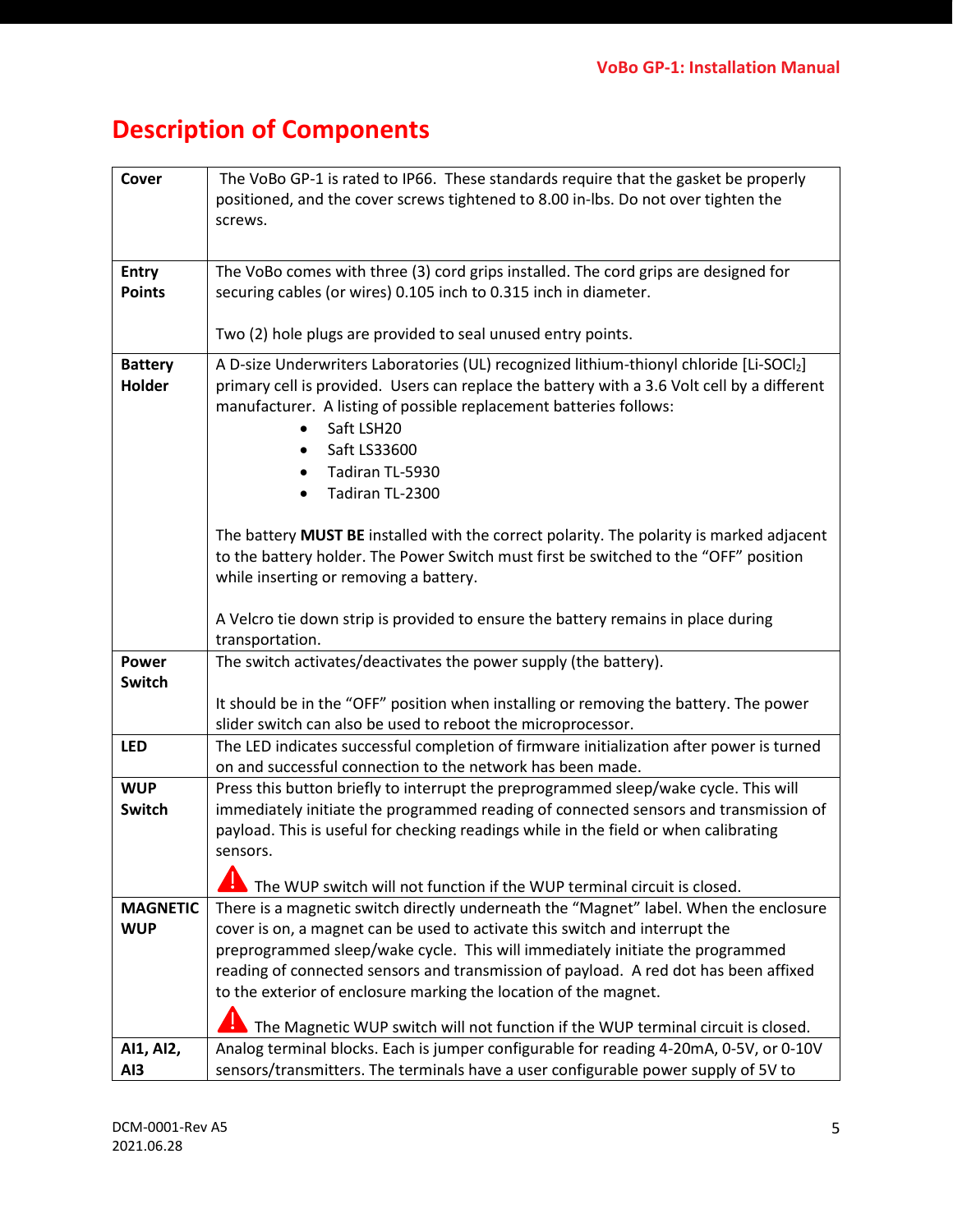|                              | 24VDC. The terminal blocks accept 28-16AWG stranded or solid wires. Wire strip length<br>should be 0.2 in (5-6 mm).                                                                                                                                                                                                              |
|------------------------------|----------------------------------------------------------------------------------------------------------------------------------------------------------------------------------------------------------------------------------------------------------------------------------------------------------------------------------|
| DI1, DI2,<br>D <sub>13</sub> | Discrete input terminals. Use DI3 for pulse counting. Any of the discrete inputs may be<br>used for monitoring switches. The discrete terminals can be individually configured to<br>act as dry contact or voltage. The terminal blocks accept 28-16AWG stranded or solid<br>wires. Wire strip length should be 0.2 in (5-6 mm). |
| <b>WUP</b>                   | Can be used to generate an alert when a switch position is changed. The terminal blocks                                                                                                                                                                                                                                          |
| <b>Terminal</b>              | accept 28-16AWG stranded or solid wires. Wire strip length should be 0.2 in (5-6 mm).                                                                                                                                                                                                                                            |
| <b>DOUT</b>                  | An open drain output terminal. Used to communicate with external devices.                                                                                                                                                                                                                                                        |
| <b>RS485</b>                 | An RS-485 terminal. Used for communicating with Modbus RTU devices.                                                                                                                                                                                                                                                              |
| <b>SERIAL</b>                | A RS232/UART terminal. Used for recovering logged data and performing local                                                                                                                                                                                                                                                      |
|                              | configuration of the VoBo. Contact Volley Boast if you would like to purchase a USB to                                                                                                                                                                                                                                           |
|                              | RS232 cable that connects to the UART terminal.                                                                                                                                                                                                                                                                                  |
| <b>SERIAL</b>                | The switch used to enable or disable communication with the processor through the                                                                                                                                                                                                                                                |
| Switch                       | Serial terminal.                                                                                                                                                                                                                                                                                                                 |
| X6 thru                      | Jumpers used to configure analog terminals.                                                                                                                                                                                                                                                                                      |
| X19                          |                                                                                                                                                                                                                                                                                                                                  |
| X21 thru                     | Jumpers used to configure DI1 thru DI3 terminals.                                                                                                                                                                                                                                                                                |
| X29                          |                                                                                                                                                                                                                                                                                                                                  |
| <b>X5</b>                    | JTAG connection. Not for customer use.                                                                                                                                                                                                                                                                                           |
| JP4                          | The Jumper can be closed to connect the shield circuit to ground. Normally it is left                                                                                                                                                                                                                                            |
|                              | open.                                                                                                                                                                                                                                                                                                                            |
| JP3                          | Jumper can be closed to add a Termination Resistor (143 ohms) to the RS-485 circuit.                                                                                                                                                                                                                                             |
| A                            |                                                                                                                                                                                                                                                                                                                                  |

The WUP button and Magnetic switch only function when the WUP I/O terminal is not in a closed position.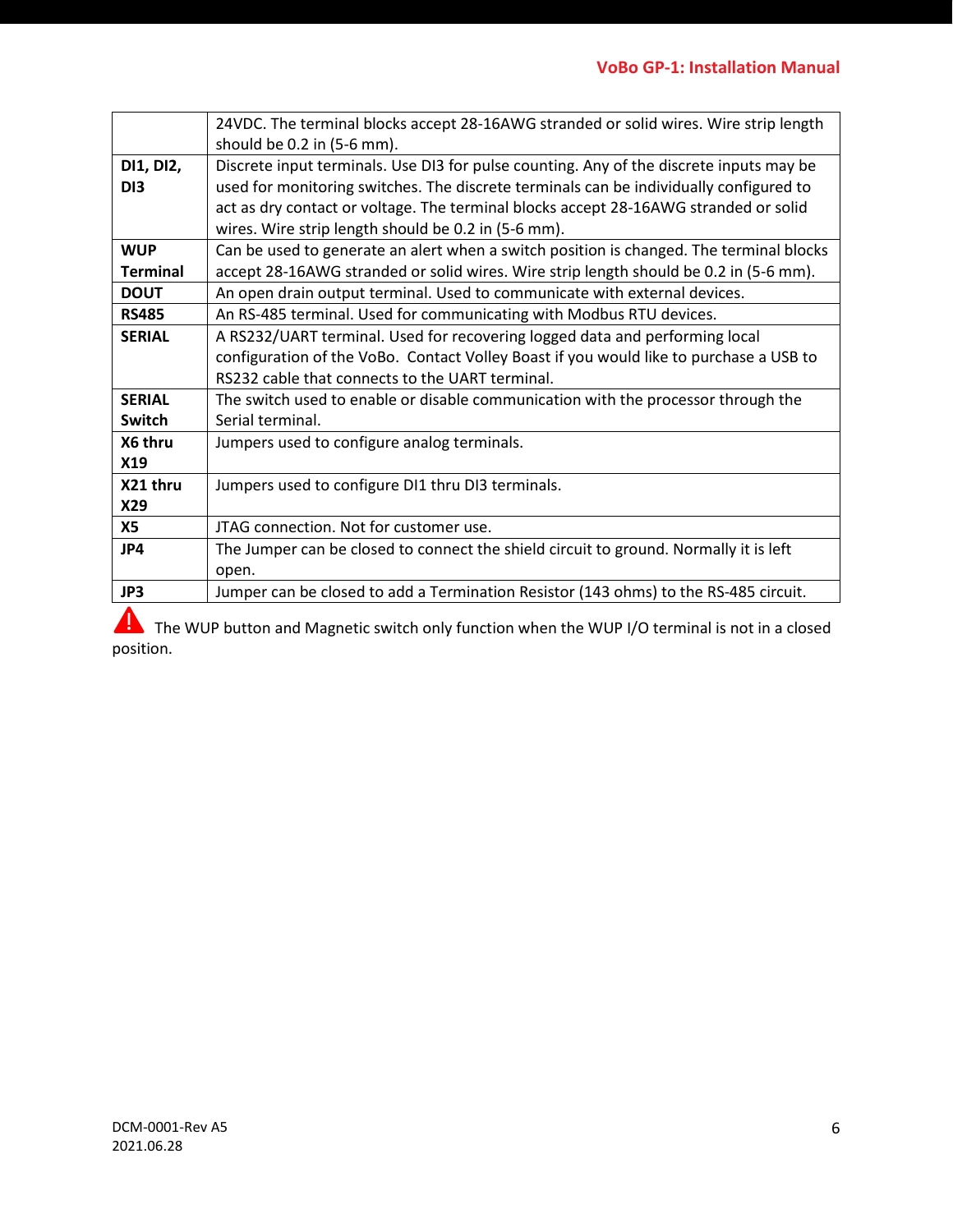## <span id="page-6-0"></span>**SETTING UP**

## <span id="page-6-1"></span>**Arranging the Jumpers**

Each input terminal is associated with a set of jumpers. Note: the jumpers are not positioned directly in front of their associated terminal. The terminals and their associated jumpers are shown below. The position of the jumpers is indicated for the various sensor types. The red boxes indicate which pins should be connected (i.e., closed) with a jumper.



#### Discrete Terminals (Digital Input)

When the jumpers are arranged for dry contact, and the circuit between the positive and negative terminal is closed (ex. reed switch) or opened the circuit will report its state in the payload. When the jumpers are arranged in the voltage position, the circuit will report the presence of an externally applied voltage across the positive and negative terminals. Note: Pulse counting should be done through the DI3 terminal. Contact VolleyBoast to obtain pulse counting software.

Note: jumpers X21, X22, and X24 correlate to DI1, X23, X25, and X27 correlate to DI2, and X26, X28, and X29 correlate to DI3.

#### WUP Terminal

The WUP terminal accepts a dry contact switch. It will initiate the VoBo's routine as soon as the circuit changes from open to closed, or vice versa.

DCM-0001-Rev A5 2021.06.28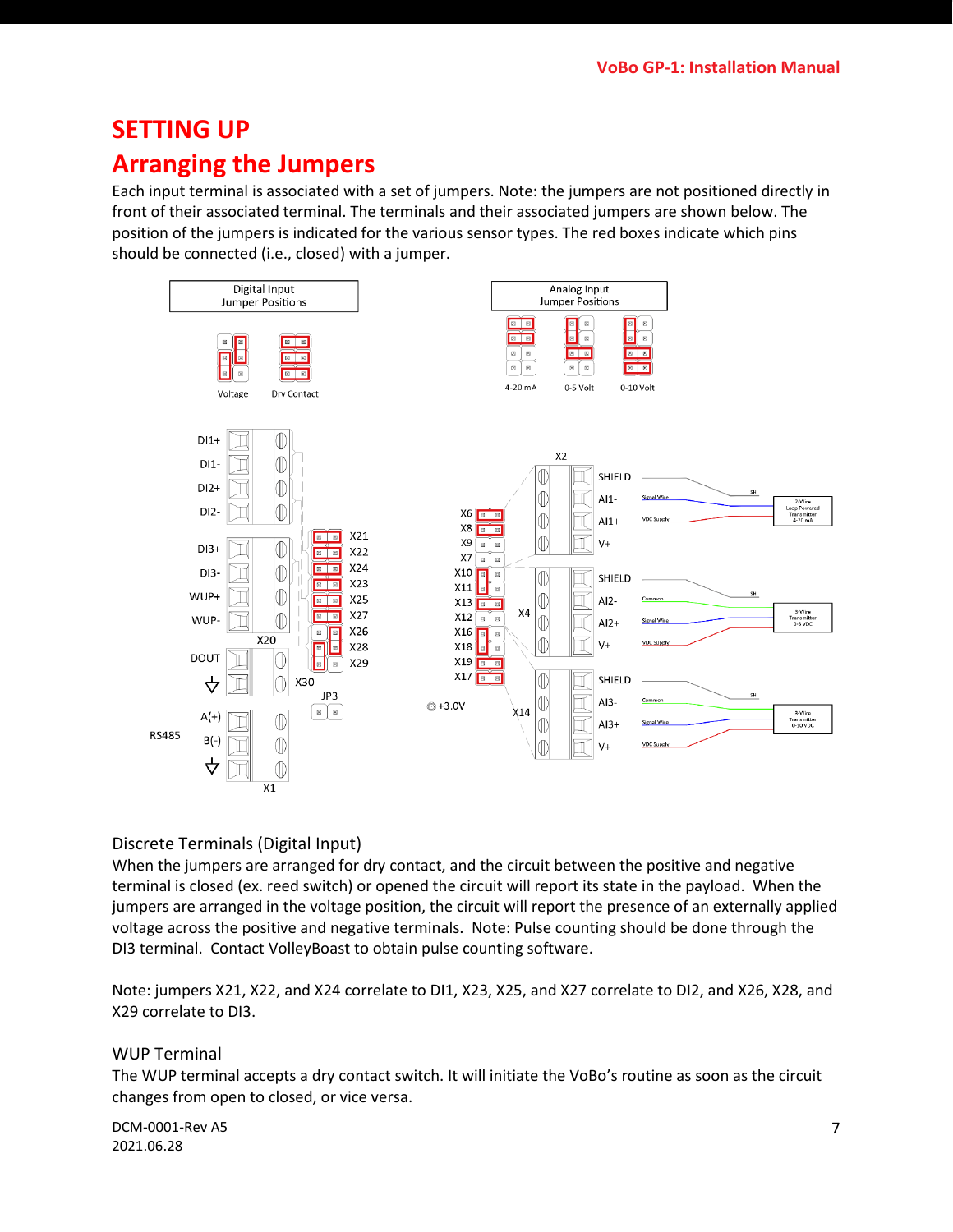RS-485 Terminal The RS-485 terminal has one jumper (JP3). Closing jumper JP3 adds a 143 Ohm termination resistor to the circuit.

Jumper JP4 When Jumper JP4 is closed it connects the Shield circuit to the Ground circuit.

## <span id="page-7-0"></span>**Field Installation**

**1** Do not remove or replace sensors or cabling unless the Power Switch is set to "Off" position.

**The VoBo GP-1 must be installed a minimum of 20 cm away from personnel.**

Turn the POWER switch to the OFF position.

Remove any unnecessary cord grips. Install the provided hole plug into the unused hole by inserting the plug into the cord grip nut and tighten it to a torque of 33-38 in.lbs.

Ensure the sensor wires are stripped to 0.2 in (5-6 mm). Insert the sensor cable into the cord grip. The cord grips accept cable diameters of between 0.105 inch and 0.315 inch. The VoBo GP-1 cord grip sealing nut should be tightened to a torque of 33-38 in.lbs.

The VoBo GP-1 should be mounted on a secure, rigid surface capable of supporting the VoBo and sensor cables. Use 4 - #8 pan head machine bolts or wood screws, depending upon the material of the mounting surface, to attach the VoBo to the surface. If mounting to a wood surface, the screws should be one inch in length. If mounting in a location that would subject the VoBo to corrosive elements, use stainless or galvanized screws/bolts.

#### **To maintain the VoBo GP-1 IP66 protection, the entry points to the device must be sealed so they are watertight.**

Connect the sensor wires as described below.

Analog Sensors

The table below provides the maximum analog terminal current output (total):

| Voltage<br>Setting | ٮ   | ь   | Õ   | 10 | 12 | 14 | 16 | 18 | 20 | 22 | 24 |
|--------------------|-----|-----|-----|----|----|----|----|----|----|----|----|
| (V)                |     |     |     |    |    |    |    |    |    |    |    |
| Max                | 228 | 181 | 127 | 98 | 80 | 67 | 58 | 51 | 45 | 41 | 37 |
| Current            |     |     |     |    |    |    |    |    |    |    |    |
| (mA)               |     |     |     |    |    |    |    |    |    |    |    |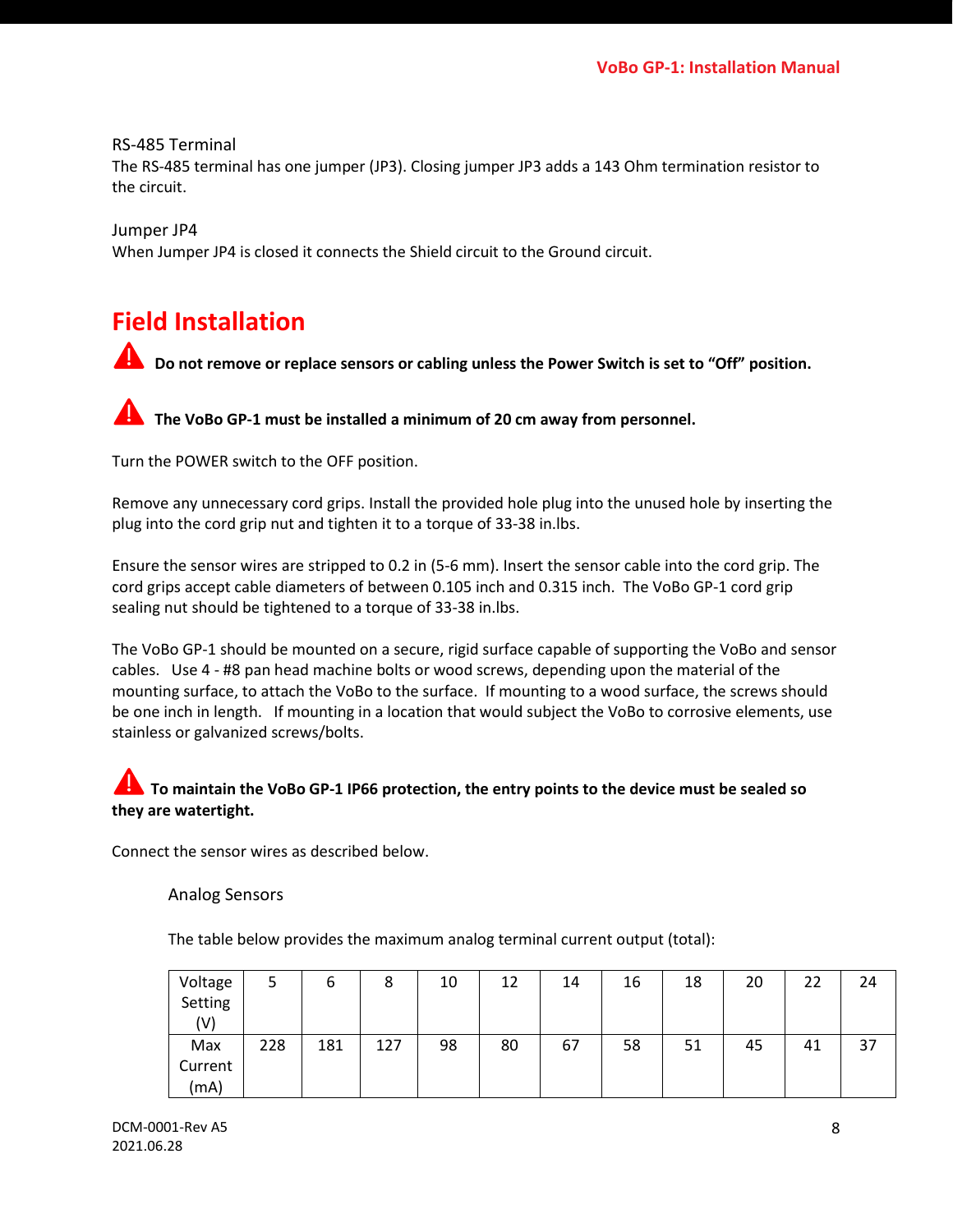**Drawing current from the analog terminal blocks in greater amounts may damage the VoBo.**

4-20mA sensor

• Two-wire loop powered sensor: insert the VDC supply wire (typically red) in the AI+ and the signal wire (typically black) in AI- of the analog input terminal block. Bare or shield goes into SH.

Voltage sensors

• Insert the VDC supply wire (typically red) in the V+ and the signal out (typically black) wire in AI+, and the ground wire in AI- of the analog input terminal block.

Discrete Sensors (Switches, pulse counters, etc.)

• Insert the plus and minus wires in the D+ and D- connections.

#### Modbus RTU Sensor

The VoBo has an RS-485 serial port for Modbus RTU sensors. It is programmed to pick up and transmit up to 41 16-bit registers.

The VoBo Modbus RTU communication parameters are "8N1".

Data bits = 8 Parity = N Stop bits = 1

The VoBo can transmit Modbus sensor data for sensors powered both externally as well as by the VoBo. In both powering scenarios, the signal wires are connected to the RS-485 terminal. A Modbus sensor can be powered through one of the VoBo's analog terminals.

Connect the RX, TX, and Ground wires of the Modbus sensor to the respective RS-485 terminals. If the VoBo is powering the sensor, connect the voltage supply wire to an analog V+ terminal and the shield wire to the SH terminal.

Note: Closing jumper JP3 allows for reading multiple Modbus devices. JP3 is normally left open when reading a single device. Custom programming is required to read multiple Modbus devices.

Once the jumpers are configured and the sensors installed, turn the "POWER" slider switch to "ON".

Check LED for status. The LED will light green for 1 second following successful initialization of the VoBo. The LED will briefly flash green each time the VoBo attempts to join the network. The LED will light green for 1 second upon successfully joining the network and receiving a confirmation back from the gateway. The LED will light red for 1 second if it fails to join the network after 10 attempts. The LED flashes red if the VoBo fails to receive an acknowledgement back from the Gateway (after it has joined and sent a payload).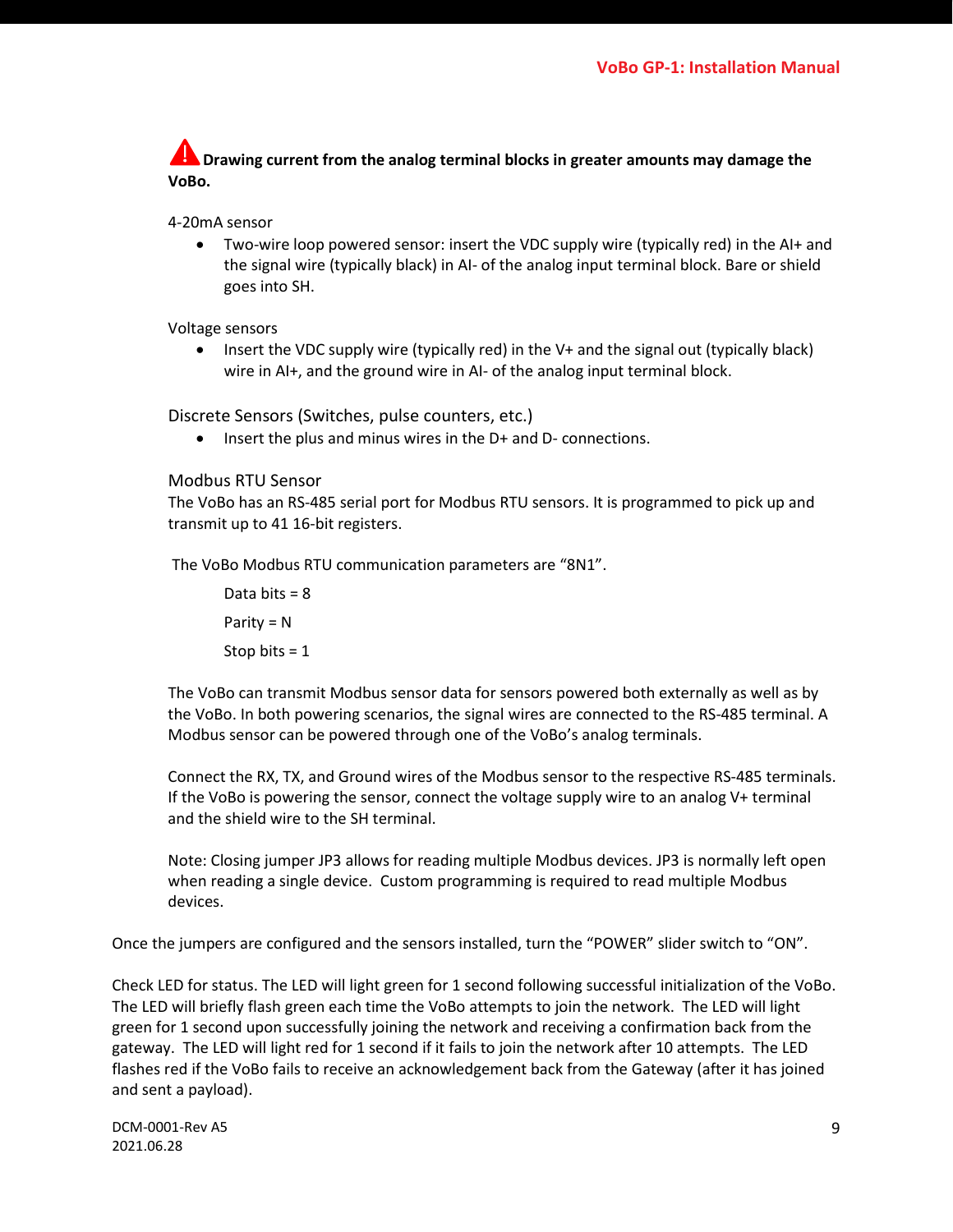Press the WUP button to send another payload to confirm connectivity and transmission. Note the LED only functions upon powering up the VoBo.

From this point forward the payload and sensor readings should be sent to your LoRaWAN network server and, assuming it is set up, you should be able to ascertain the sensor readings from the network.

Attach the VoBo cover with the provided screws. The screws should be tightened to 8 in-lbs. Holding the screwdriver with just your thumb and first two fingers and then torqueing the screwdriver seems to approximate 8 in-lbs.

Note: if you want to test the VoBo at different locations for connectivity/signal strength, the VoBo is programmed to transmit temperature and battery voltage without connecting to external sensors. The Network Server will likely report signal strength from the endpoint. In this manner you can assess the quality of connectivity at different locations.

Problems? Contact VolleyBoast at: *[support@volleyboast.com](mailto:support@volleyboast.com)*

#### <span id="page-9-0"></span>**Maintenance**

User maintenance requirements of the VoBo GP-1 is limited to replacing a depleted battery with a fresh battery. Please contact VolleyBoast if any issues arise with respect to the performance of the VoBo HL-1.

#### <span id="page-9-1"></span>**REGULATORY INFORMATION**

### <span id="page-9-2"></span>**47 CFR Part 15 Regulation Class B Devices**

This equipment has been tested and found to comply with the limits for a Class B digital device, pursuant to part 15 of the FCC Rules. These limits are designed to provide reasonable protection against harmful interference in a residential installation. This equipment generates, uses, and can radiate radio frequency energy and, if not installed and used in accordance with the instructions, may cause harmful interference to radio communications. However, there is no guarantee that interference will not occur in a particular installation. If this equipment does cause harmful interference to radio or television reception, which can be determined by turning the equipment off and on, the user is encouraged to try to correct the interference by one or more of the following measures:

- Reorient or relocate the receiving antenna.
- Increase the separation between the equipment and receiver.
- Connect the equipment into an outlet on a circuit different from that to which the receiver is connected.
- Consult the dealer or an experienced radio/TV technician for help.

Warning: Changes or modifications to this unit not expressly approved by the party responsible for compliance could void the user's authority to operate the equipment.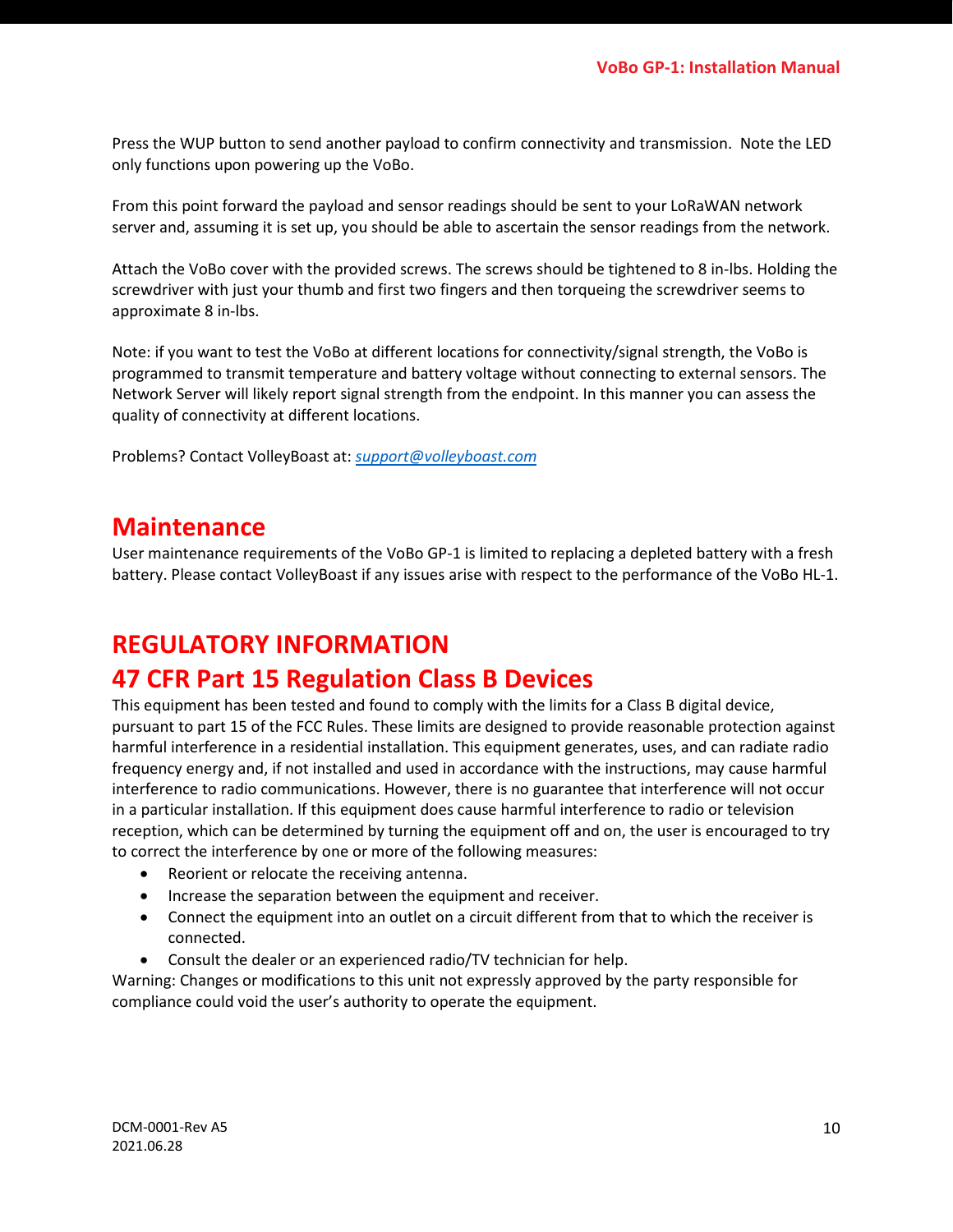## <span id="page-10-0"></span>**FCC Interference Notice**

Per FCC 15.19(a)(3) and (a)(4) This device complies with part 15 of the FCC Rules. Operation is subject to the following two conditions:

- 1. This device may not cause harmful interference
- 2. This device must accept any interference received, including interference that may cause undesired operation.

#### <span id="page-10-1"></span>**FCC Grant**

| FCC Part 15             |                                    |  |  |  |  |
|-------------------------|------------------------------------|--|--|--|--|
| FCC Identifier:         | AU792U13A16857                     |  |  |  |  |
| <b>Equipment Class:</b> | <b>Digital Transmission System</b> |  |  |  |  |
| Notes:                  | MTDOT-915                          |  |  |  |  |
| <b>FCC Rule Parts:</b>  | 15C                                |  |  |  |  |
| Approval:               | Single Modular                     |  |  |  |  |
| Frequency Range:        | 902.3-914.9                        |  |  |  |  |
| <b>Output Watts:</b>    | 0.0772                             |  |  |  |  |

Output power is conducted. This transmitter is a hybrid per FCC 15.247(f) and FCC KDB 453039. The antenna(s) used for this transmitter must be installed to provide a separation distance of at least 20 cm from all persons and must not be collocated or operating in conjunction with any other antenna or transmitter within a host device, except in accordance with FCC multi-transmitter product procedures.

## <span id="page-10-2"></span>**Industry Canada Class B Notice**

This Class B digital apparatus meets all requirements of the Canadian Interference-Causing Equipment Regulations.

*Cet appareil numérique de la classe B respecte toutes les exigences du Reglement Canadien sur le matériel brouilleur.*

This device complies with Industry Canada license-exempt RSS standard(s). The operation is permitted for the following two conditions:

- 1. The device may not cause interference.
- 2. This device must accept any interference, including interference that may cause undesired operation of the device.

*Le présent appareil est conforme aux CNR d'Industrie Canada applicables aux appareils radio exempts de licence. L'exploitation est autorisée aux deux conditions suivantes:*

- *1. L'appareil ne doit pas produire de brouillage*
- *2. L'appareil doit accepter tout brouillage radioélectrique subi, même si le brouillage est susceptible d'en compromettre le fonctionnement.*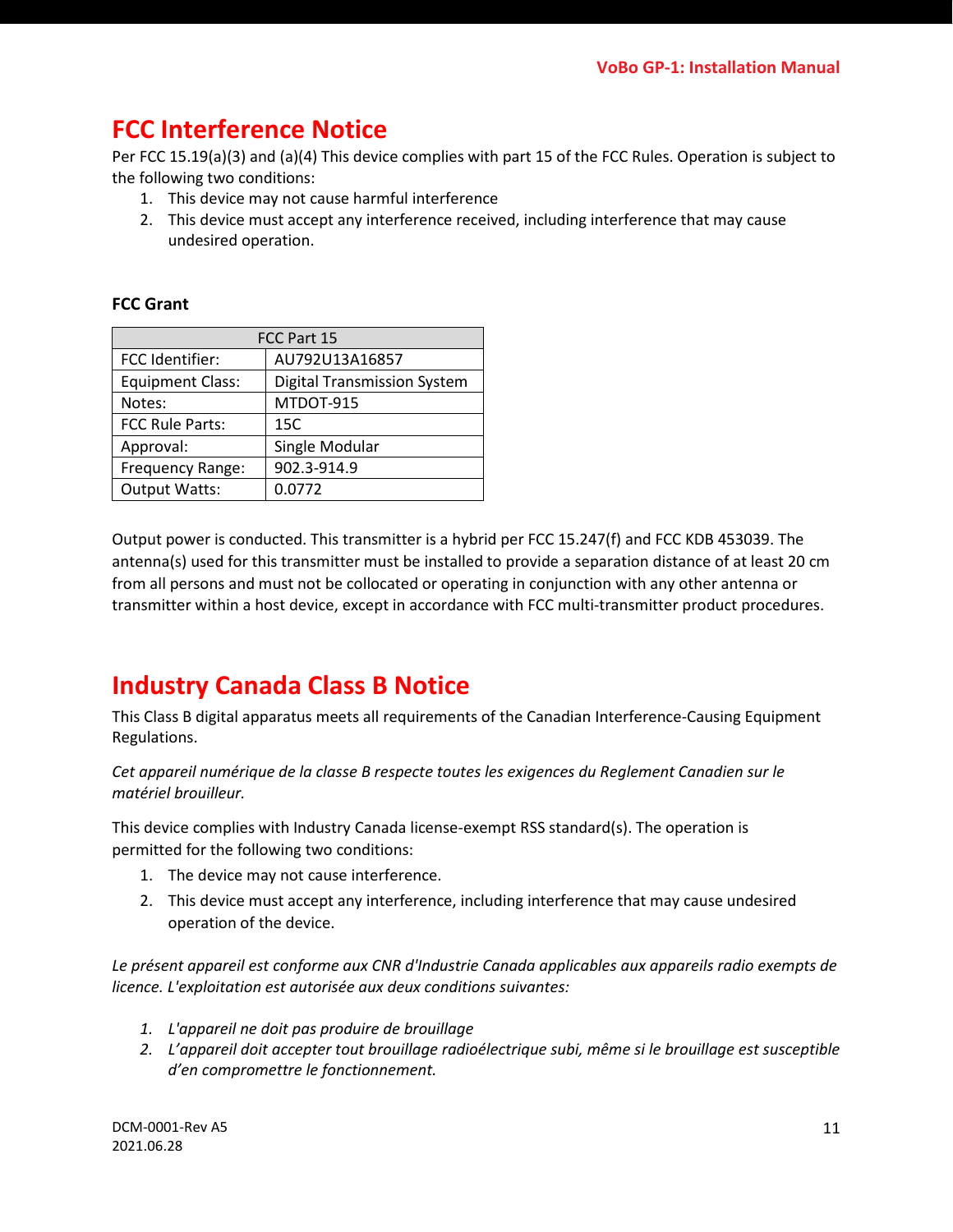## <span id="page-11-0"></span>**Industry Canada**

| Specification/ | lssue/  | From              | To         | Emmission    | Minimum | Maximum |
|----------------|---------|-------------------|------------|--------------|---------|---------|
| Cahier des     | Édition | Frequency/        | Frequency/ | Designation/ | Power   | Power   |
| Charges        |         | De                |            | Designation  |         |         |
|                |         | <b>Fréquences</b> | Fréquences | D'émission   |         |         |
| <b>RSS247</b>  | 1.0     | 902.3 MHz         | 914.9 MHz  | <b>GXDXX</b> | 77.2 mW | 77.2 mW |

| Certification Number/No. de Certification | 125A-0054                           |
|-------------------------------------------|-------------------------------------|
|                                           | <b>Modular Approval/Approbation</b> |
|                                           | modulaire                           |
| Model/Modèle                              | MTDOT-915                           |

Certification of equipment means only that the equipment has met the requirements of the above noted specification. License applications, where applicable to use certified equipment, are acted on accordingly by the Industry Canada issuing office and will depend on the existing radio environment, service and location of operation. This certificate is issued on condition that the holder complies and will continue to comply with the requirements and procedures issued by Industry Canada. The equipment for which this certificate is issued shall not be manufactured, imported distributed, leased, offered for sale or sold unless the equipment complies with the applicable technical specifications and procedures issued by Industry Canada.

*La certification du matériel signifie seulement que le matériel a satisfait aux exigences de la norme indiquée ci- dessus. Les demandes de licences nécessaires pour l'utilisation du matériel certifié sont traitées en 12pecificati par le bureau de délivrance d'Industrie Canada et 12pecifica des conditions radio ambiantes, du service et de l'emplacement d'exploitation. Le 12pecifi 12pecificati est délivré à la condition que le titulaire satisfasse et continue de satisfaire aux exigences et aux 12pecificat d'Industrie Canada. Le matériel à l'égard duquel le 12pecifi 12pecificati est délivré ne doit pas être fabriqué, importé, distribué, loué, mis en vente ou vendu à moins d'être conforme aux 12pecificat et aux 12pecifications techniques applicable publiées par Industrie Canada.*

| <b>Revision Date</b> | <b>Section</b> | <b>Revision</b>              |
|----------------------|----------------|------------------------------|
| 2021.05.14           |                | Original Issue of DCM-001-A4 |
| 2021.06.28           |                | Correct minor typos          |
|                      |                |                              |
|                      |                |                              |
|                      |                |                              |
|                      |                |                              |

## <span id="page-11-1"></span>**REVISION HISTORY**